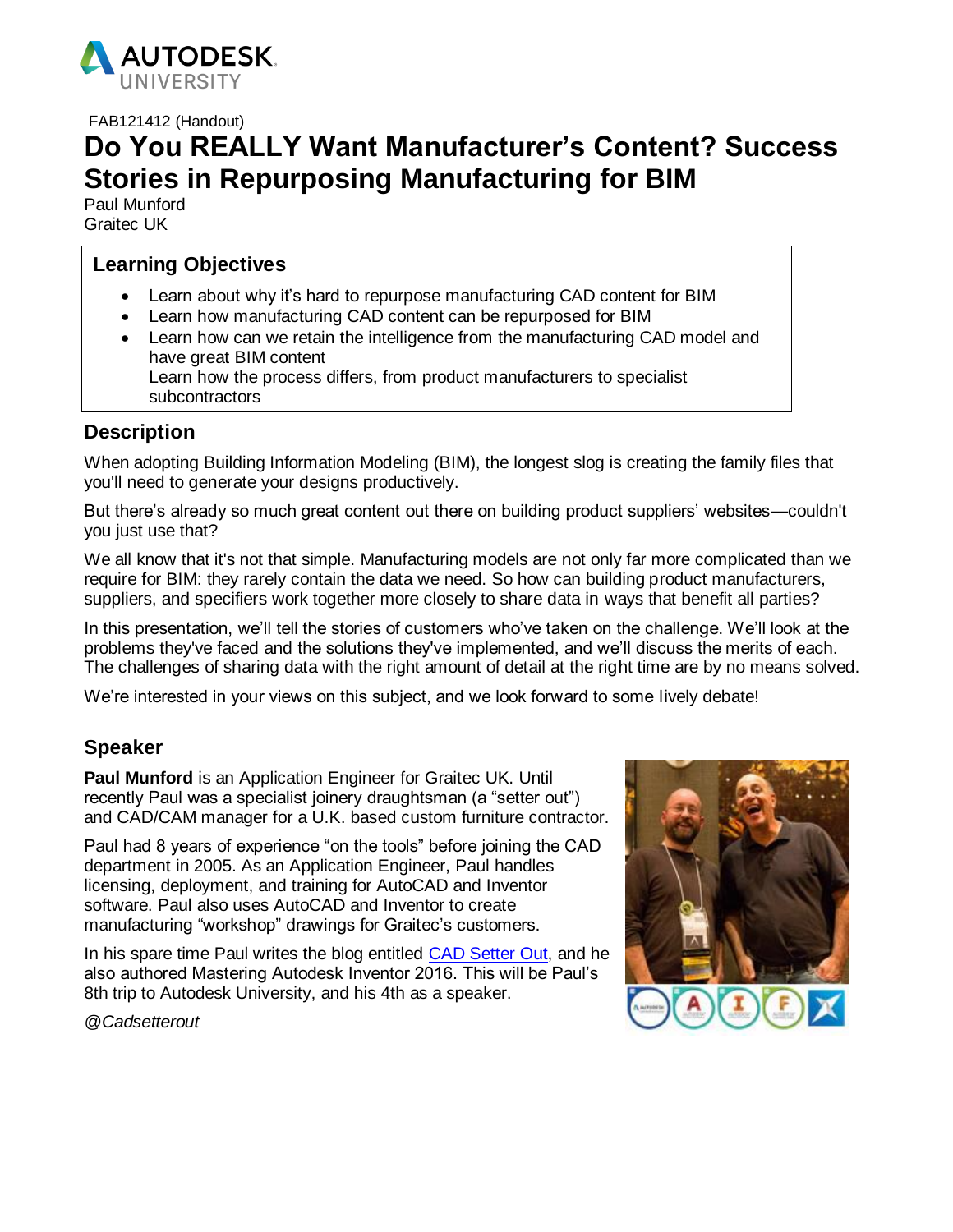



### **Project**

A File on disk which is a single database of Information about your design



# **REVIT INVENTOR**

#### **Assembly**

A file on disk which contains hyperlinks to part files, information on where the parts are in space and how the parts relate to each other.

Part data can be collated in the assembly's BOM.

*Do not confuse with* [Inventor Project](#page-7-0) *(.ipj) file.*

#### **Component**

All items in a design are Components. Component is a generic term that is used to reference Assemblies or Parts.

Components can be categorized by:

- Normal (Manufactured)
- Purchased
- Phantom
- Reference
- Inseparable

#### **Part**

The smallest item an Assembly can be broken down into. A Bolt, A Washer, A Screw.

**Part**

Parts are loaded into Assemblies to create a design.

Assemblies can be loaded into Assemblies to create sub-Assemblies.

#### **Element**

An element represents a real thing in your BIM. Elements are categorized by:

- Category
- Family
- Type

#### **Family**

A class of building element with similar properties, use and representation.

For example, a Door, a Truss, a Light fixture.

#### **Family – Loadable**

Custom families which can be created from templates and loaded into a project.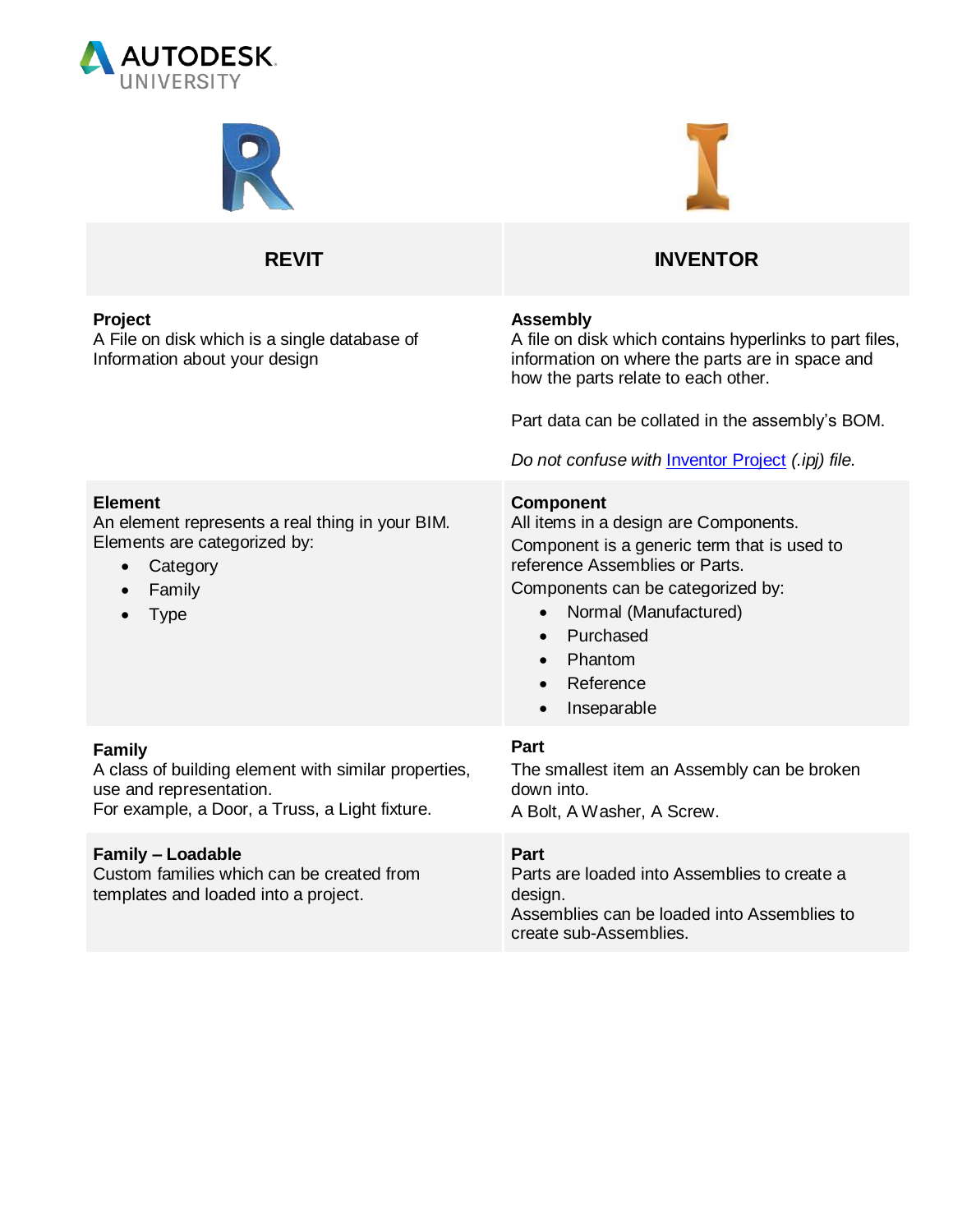

| <b>Family – System</b><br>Predefined families that exist with the project.<br>Walls, Floors, Ceilings, Levels.                                                                                                                                                                     | No equivalent<br>Workplanes and Sketches and Cut features can be<br>created in an Assembly.                                                                                                                                                                 |
|------------------------------------------------------------------------------------------------------------------------------------------------------------------------------------------------------------------------------------------------------------------------------------|-------------------------------------------------------------------------------------------------------------------------------------------------------------------------------------------------------------------------------------------------------------|
| <b>Family - In Place</b><br>Custom elements created within the context of a<br>project.                                                                                                                                                                                            | Part - In Place<br>Part files can be created within the context of an<br>Assembly, but they will still be written out to a<br>separate file on disk, and can be referenced into<br>other Assemblies.                                                        |
| <b>Family - Nested</b><br>Family elements can be loaded into Family elements<br>to create configurable 'groups' of elements.<br>For example, a 2D symbol family can be nested into<br>a 3D family, or a door leaf family could be nested<br>into a door set family.<br><b>Type</b> | <b>Sub-Assemblies</b><br>Parts are referenced into Assemblies. Assemblies<br>can be loaded into Assemblies to become sub-<br>assemblies.<br>Configurable parts are known as iParts.<br>Configurable assemblies are known as<br>iAssemblies.<br><b>iPart</b> |
| A family can contain multiple types, such as size or<br>finish.                                                                                                                                                                                                                    | An iPart factory is a table driven part file which<br>references member files which represent multiple<br>types.<br>iPart member files are also separate files on disk.                                                                                     |
| <b>Type Catalog</b>                                                                                                                                                                                                                                                                | <b>No Equivalent</b>                                                                                                                                                                                                                                        |
| A text file containing parameters which define<br>different types for a family.                                                                                                                                                                                                    | All iParts members are physical files on disk.<br>Only the member you require is referenced into the<br>Assembly.                                                                                                                                           |
| Only the types you want need to be loaded into your<br>project.                                                                                                                                                                                                                    | Components can be temporarily removed from<br>memory using 'Level of detail' (LOD)<br>representations.                                                                                                                                                      |
|                                                                                                                                                                                                                                                                                    | Content center components are defined in a<br>database that ships with Inventor.<br>Content center components are only created as<br>files on disk when they are inserted into an<br>Assembly.                                                              |
| <b>Instance</b><br>A Family file is the definition of the building element.<br>The same Family can be placed into a project many<br>times.<br>Each one of these placements is known as an<br>Instance.                                                                             | <b>Instance</b><br>An Inventor part file is the definition of the part.<br>The part referenced into an Assembly is the<br>instance.<br>When the part fie updates, all assemblies<br>referencing that part will also be updated.                             |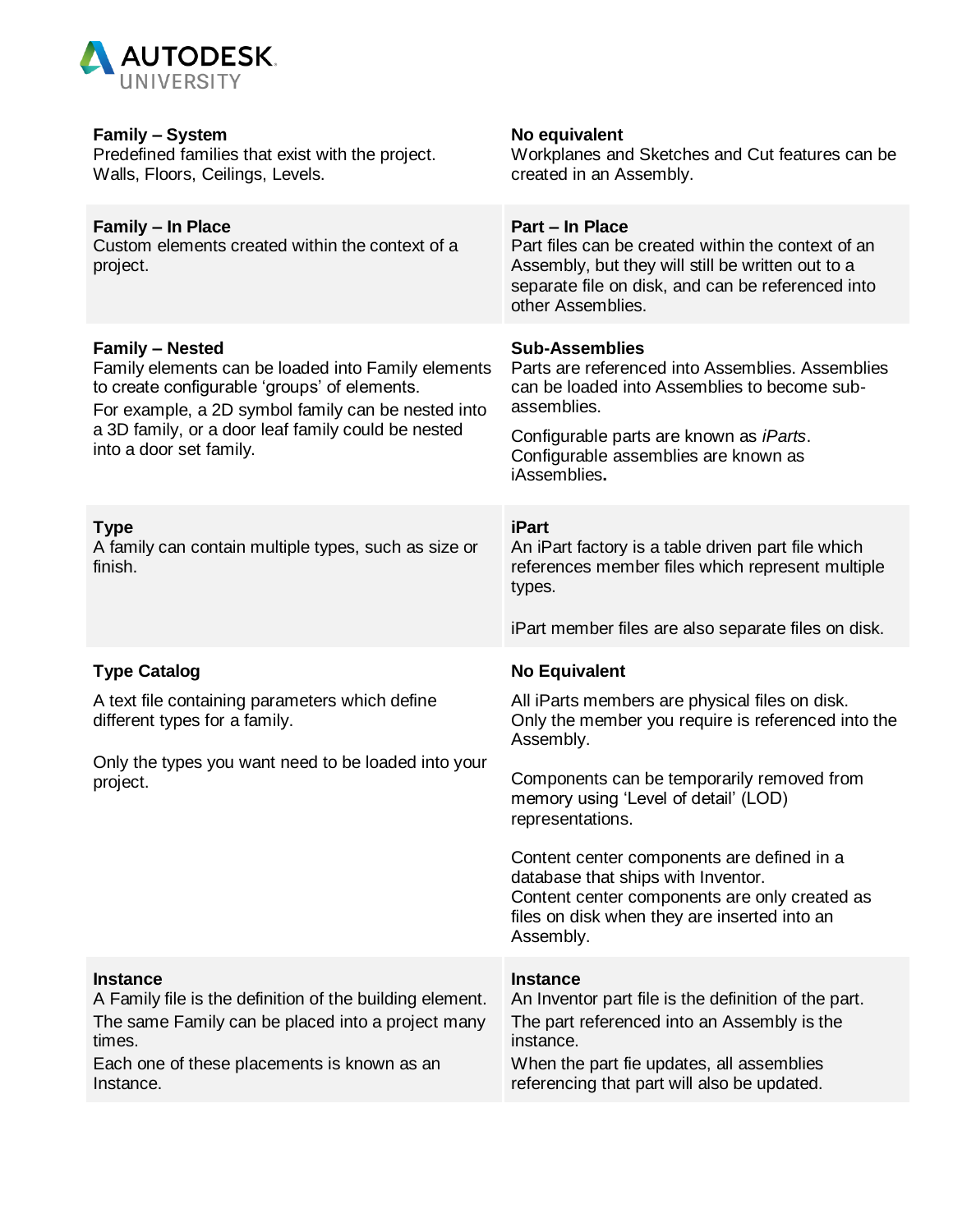

number must be unique to each door.

| <b>Hosting</b><br>Elements can be 'aware' of their classification and<br>hierarchy within the BIM.<br>Doors know that they are hosted in walls, furniture<br>knows that it will be hosted on the floor.                | <b>Relationships</b><br>All relationships in Inventor are local. Relationships<br>remove degrees of freedom. There are six degrees<br>or freedom, three translational and three rotational.<br><b>Constraints</b> are face based relationships that<br>(typically) remove one degree of freedom at a time.<br><b>Joints</b> are feature based relationships that remove<br>all degrees of freedom, and can then allow degrees<br>or freedom to be 'opened up'.<br><i>iMates</i> are relationships built into catalog<br>components so that they can be placed and<br>constrained in one move. For example, a Bolt that<br>knows it needs to fit into a hole. |
|------------------------------------------------------------------------------------------------------------------------------------------------------------------------------------------------------------------------|--------------------------------------------------------------------------------------------------------------------------------------------------------------------------------------------------------------------------------------------------------------------------------------------------------------------------------------------------------------------------------------------------------------------------------------------------------------------------------------------------------------------------------------------------------------------------------------------------------------------------------------------------------------|
| <b>Parameters</b><br>Information stored in a Family (Element). Can be a<br>mixture of measurements, that control the size of the<br>family types, and data.                                                            | <b>Parameters</b><br>Place holders for a value. When the value updates,<br>the geometry updates.<br><b>iProperties</b><br>Data about the component.                                                                                                                                                                                                                                                                                                                                                                                                                                                                                                          |
| <b>Parameter - Shared</b><br>Parameter information stored in an external file and<br>shared amongst multiple families or projects.                                                                                     | <b>No Equivalent</b><br>All iProperties are shared.<br>Parameters can be set to 'Export' to expose them<br>as custom iProperties.                                                                                                                                                                                                                                                                                                                                                                                                                                                                                                                            |
| <b>Parameter - Type</b><br>A value within the family that will be changed for all<br>instances of that loadable family type in the project.                                                                            | <b>iPart</b><br>A parameter value changed in an iPart factory will<br>be applied to all members.<br>Parameters can be set to 'member' only to have<br>unique values for each member.                                                                                                                                                                                                                                                                                                                                                                                                                                                                         |
| <b>Parameter - Instance</b><br>A value within the family that can be changed for<br>each instance of the family.<br>For example, a Door number. The door family may<br>contain a limited number of types, but the Door | <b>No Equivalent</b><br>Any parameter or iProperty change on a part will<br>update every instance of that part, in every<br>Assembly that references it for every design ever!                                                                                                                                                                                                                                                                                                                                                                                                                                                                               |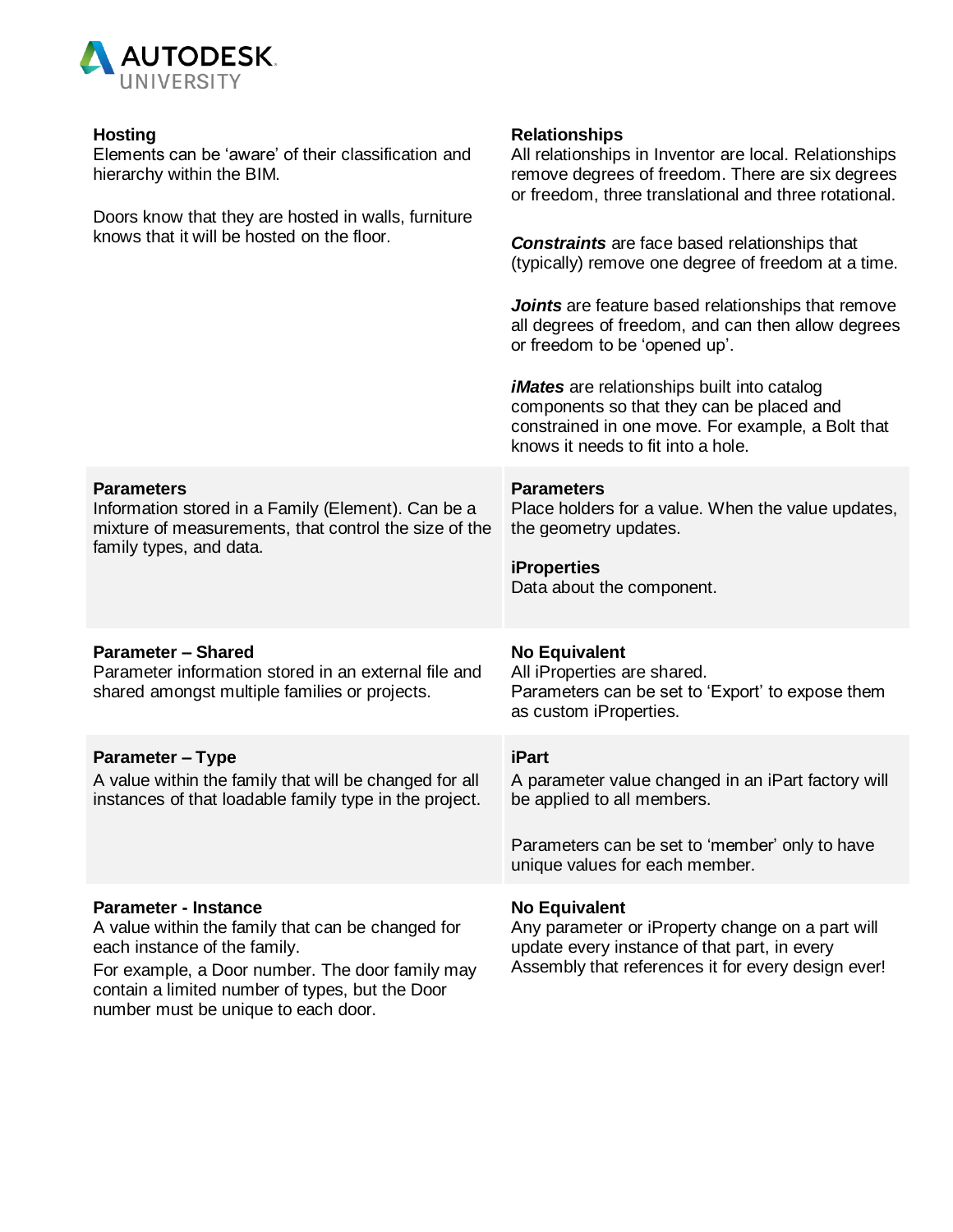

| <b>Schedule</b><br>Schedules can be extracted from the properties of<br>elements in the project.<br>All schedules in Revit are bi-directional.<br>Schedules can be used to create tables on drawings. | <b>Bill of Materials (BOM)</b><br>iProperties and Exported Parameters can be<br>complied using the Inventor BOM.<br>The BOM is referenced when creating parts lists on<br>a drawing.<br>The Inventor BOM can be used to 'push' data into<br>component files, but cannot be used to change<br>read only properties (e.g file name) or the quantity<br>of instances in the Assembly. |
|-------------------------------------------------------------------------------------------------------------------------------------------------------------------------------------------------------|------------------------------------------------------------------------------------------------------------------------------------------------------------------------------------------------------------------------------------------------------------------------------------------------------------------------------------------------------------------------------------|
| Level<br>An infinite horizontal plane, used to define height or<br>story with a building.                                                                                                             | Workplane<br>An infinite 2D plane. Can be created in any<br>orientation. Used as a datum to define the locations<br>of features or parts.                                                                                                                                                                                                                                          |
| Grid<br>An Infinite vertical plane, used to define locations of<br>beams, columns and walls within a building.                                                                                        | Workplane<br>An infinite 2D plane. Can be created in any<br>orientation. Used as a datum to define the locations<br>of features or parts.                                                                                                                                                                                                                                          |
| <b>Reference Plane</b><br>An Infinite 2D Plane, drawn at any angle.                                                                                                                                   | Workplane<br>An infinite 2D plane. Can be created in any<br>orientation. Used as a datum to define the locations<br>of features or parts.                                                                                                                                                                                                                                          |
| <b>Reference Line</b><br>A line between 2 points, representing a coordinate<br>system of planes both through the line, and at each<br>point.                                                          | <b>No Direct Equivalent</b><br>Work Planes, Work Axis, Work Points, and UCS<br>would be used for equivalent functionality.                                                                                                                                                                                                                                                         |
| <b>Detail Lines</b><br>Geometry, only seen in specific (2D) views.                                                                                                                                    | Sketches-2D<br>Sketches can be included in parts and assemblies.                                                                                                                                                                                                                                                                                                                   |
|                                                                                                                                                                                                       | Only geometry which is parallel to a view can be<br>seen in drawings.                                                                                                                                                                                                                                                                                                              |
| <b>Model lines</b><br>Geometry seen in all (3D) views.                                                                                                                                                | Sketches-3D<br>2D and 3D sketches can be included in parts and<br>assemblies. 3D sketches cannot be viewed in<br>drawings.                                                                                                                                                                                                                                                         |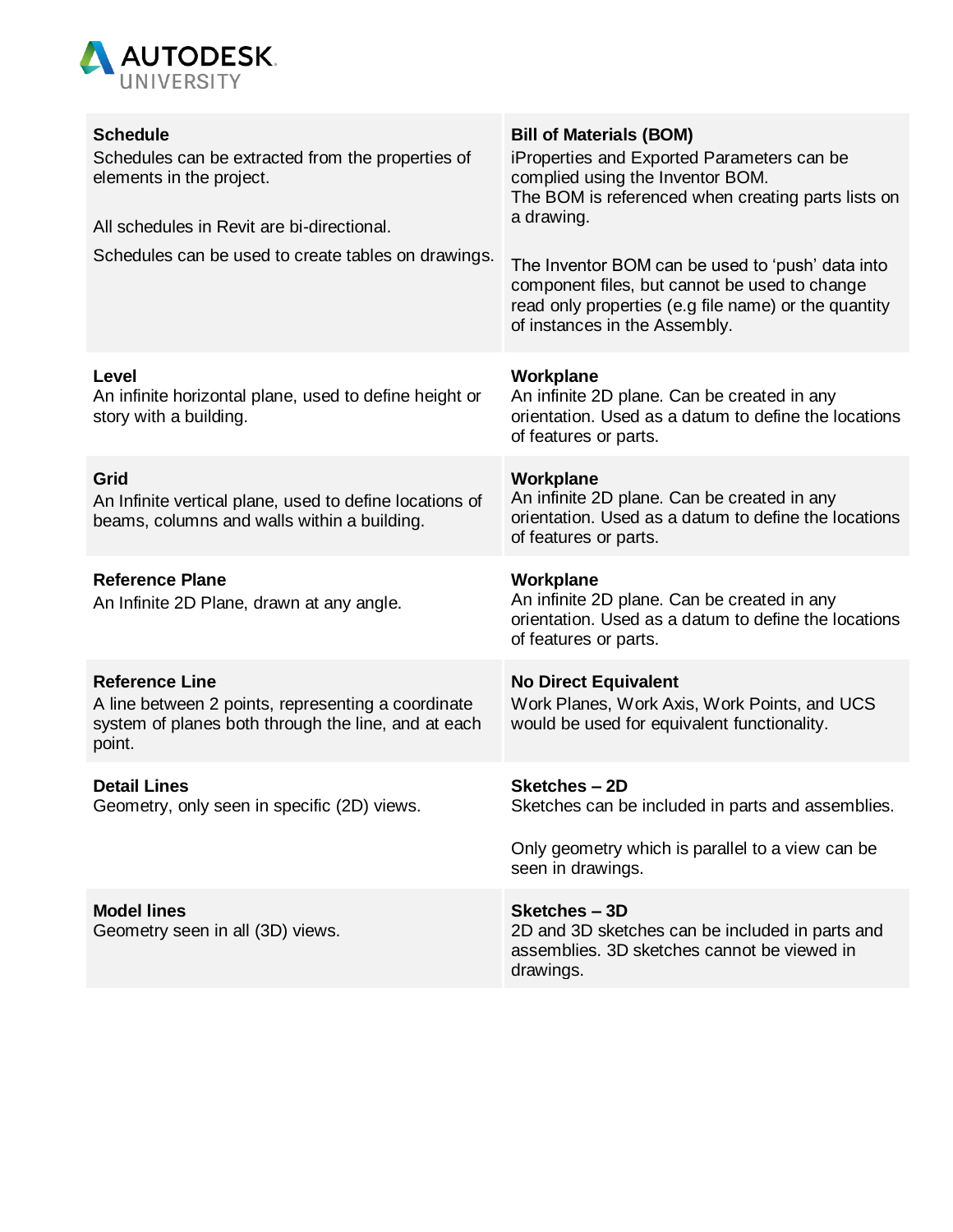

| Pin, Pinning<br>Temporarily fixes an element in position so that it<br>can't be moved accidentally.                                                      | <b>Constraints</b><br>Three constraint, or one Rigid joint can be used to<br>'lock' two components together.<br>A component can be 'Grounded' to fix its position in                                                    |
|----------------------------------------------------------------------------------------------------------------------------------------------------------|-------------------------------------------------------------------------------------------------------------------------------------------------------------------------------------------------------------------------|
|                                                                                                                                                          | 3D space without constraining it.                                                                                                                                                                                       |
| <b>Detail Level</b><br>Elements can be modeled in multiple detail levels,<br>including 2D and 3D Geometry.<br>Detail levels are Coarse, Medium and Fine. | No equivalent<br>(Not to be confused with Inventor's 'Level of Detail'<br><b>LOD</b> representations).                                                                                                                  |
| <b>Worksets</b><br>User generated categories used for performance or<br>organizing the BIM.                                                              | <b>Assemblies</b><br>A design is usually organized into assemblies in the<br>same way as it is intended to be manufactured.                                                                                             |
|                                                                                                                                                          | The top-level Assembly represents the entire<br>design.                                                                                                                                                                 |
|                                                                                                                                                          | The design is broken down into sub-assemblies to<br>represent individual groups or systems.                                                                                                                             |
|                                                                                                                                                          | Collaborating users can open a sub-assembly<br>independently of the main assembly to work<br>concurrently on the design.                                                                                                |
| <b>Shared coordinate system</b><br>Construction projects can be coordinated by using a<br>shared coordinate system.                                      | Origin<br>All Inventor models are built around the origin of<br>the part/assembly files $(0,0,0)$ .                                                                                                                     |
| This will represent a physical coordinate somewhere<br>on the planet - usually defined by the civil engineer.                                            | Inventor doesn't like to work on models where the<br>Assembly origin is a long way from the 3D<br>geometry.                                                                                                             |
| Small projects may work around the 0,0,0 origin -<br>like CAD.                                                                                           | If a shared coordinate system is required, it is<br>usually better to place an Inventor assembly into a<br>'Container' assembly and use a UCS to place the<br>Assembly in the correct location within the<br>container. |
| <b>Central Vs Local</b><br>A Central BIM project is located on the server.                                                                               | <b>Vault</b><br>Vault PDM (Product data management) resides on<br>the server.                                                                                                                                           |
| Local BIM projects are copies of the Central Project<br>on a user's PC.                                                                                  | Assemblies are 'Checked out' to be worked on<br>(Copied to the local machine and locked in Vault).                                                                                                                      |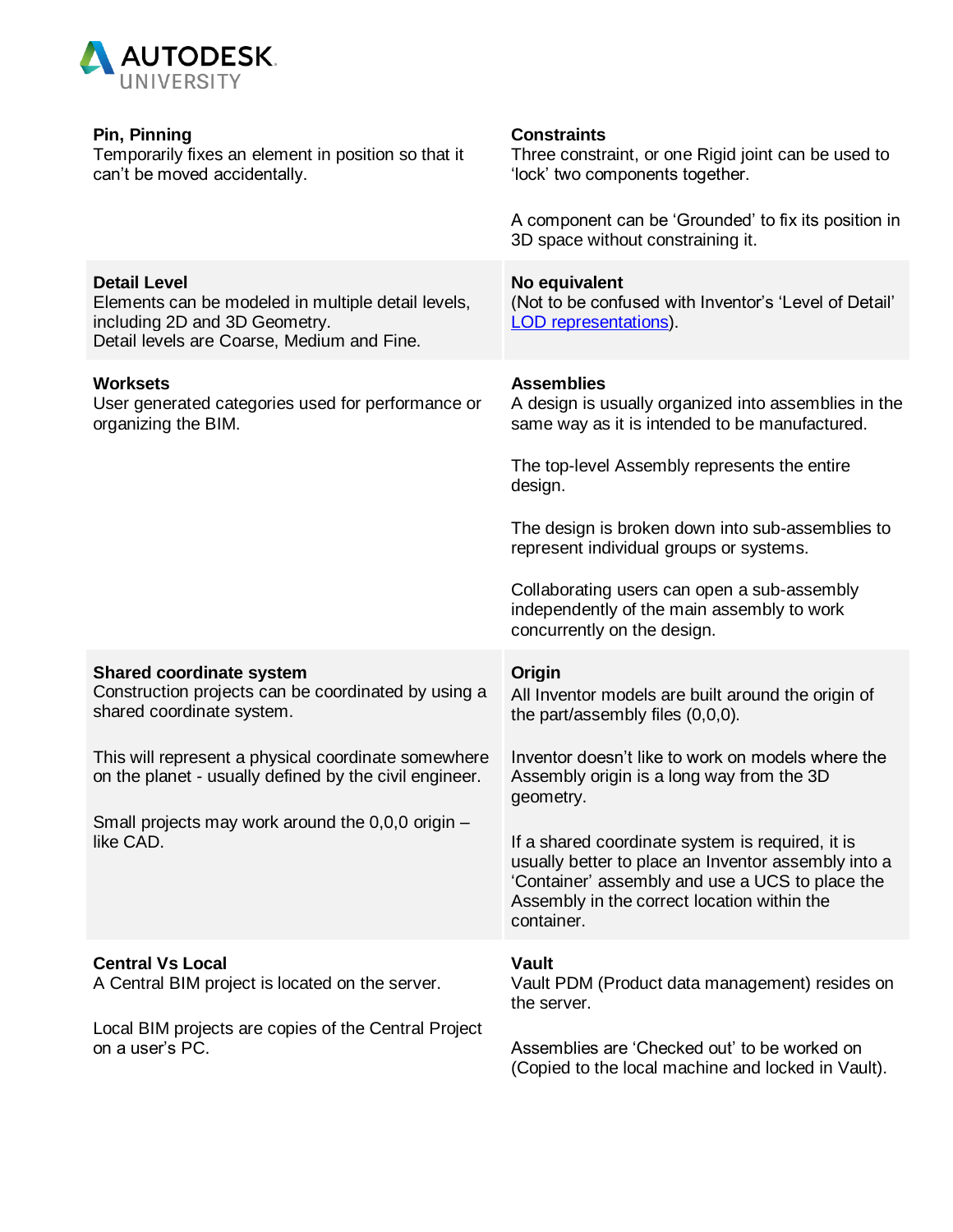

| Users 'Sync to local' to load their updates into the<br>Central Project.                                | Users can collaborate by only checking out the<br>components they wish to work on.                                                            |
|---------------------------------------------------------------------------------------------------------|-----------------------------------------------------------------------------------------------------------------------------------------------|
|                                                                                                         | Changes are 'Checked in' to supersede the original<br>design.                                                                                 |
|                                                                                                         | Another user can now check out the files.                                                                                                     |
| <b>Clashing</b><br>An algorithm looks for overlaps between 3D objects<br>and reports them as 'Clashes'. | <b>Clashing</b><br>An algorithm looks for overlaps between 3D objects<br>and reports them as 'Clashes'.                                       |
| Library<br>Revit ships with a library of Loadable Families for<br>you to use.                           | <b>Content Centre</b><br>Inventor ships with a database of standard<br>components for you to use.                                             |
|                                                                                                         | If there is a BS, ISO, DIN, ANSI etc. standard for<br>an item, it will be in content center.                                                  |
|                                                                                                         | For example, we have nuts, bolts, washers. We<br>have structural members for steel, but nothing for<br>brass, aluminum or plastic extrusions. |
|                                                                                                         | Content center includes components for use with<br>Inventor routed systems (Tube and Pipe &<br>Electrical).                                   |